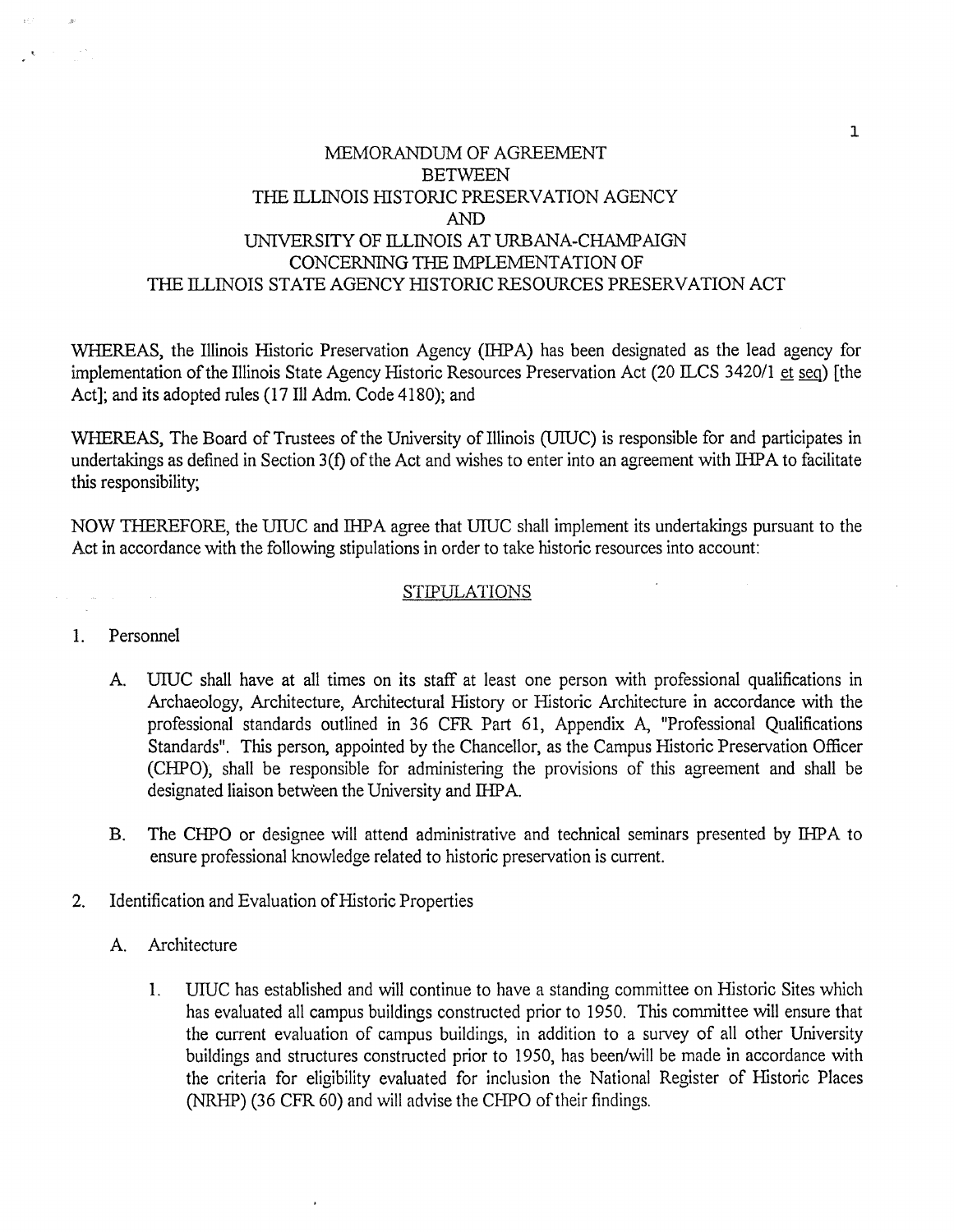- 2. The CHPO will advise IHPA of the UIUC's opinion on National Register eligibility for all pre-1950 buildings, including reasons for this opinion and the opinion of the committee. IHPA will consider these opinions in making its decision concerning eligibility.
- B. Archaeology
	- 1. UIUC shall implement and complete an archaeological reconnaissance survey (Phase I) of all UIUC lands potentially to be disturbed for UIUC undertakings as defined under Section 2 of the Act to identify archaeological resources. These surveys shall be conducted in consultation with the IHPA and in a manner consistent with the Illinois State Historic Preservation Office Guidelines for Archaeological Reconnaissance Surveys/Reports. A report of the survey findings shall be submitted to the IHPA for review and approval.
	- 2. Phase II archaeological evaluations shall be conducted by UIUC at all archaeological sites determined by the IHPA to be potentially eligible for listing on the NRHP if UIUC determines that it will pursue ground disturbing undertakings in these areas. The Phase II methodology shall be formulated in consultation with the IHPA to ensure adequacy of the testing program. A report of the Phase II findings shall be submitted to the 1HP A for review and approval.
	- $3.$  If after a Phase II evaluation is completed archaeological sites within the surveyed area and are determined eligible for listing on the NRHP, any eligible site that cannot be avoided by ground disturbing undertakings must undergo data recovery excavation prior to the initiation of the undertaking. With evidence that contractual arrangements have been made for lab analysis, final report, and curation, UIUC may proceed with the undertaking as soon as the final data recovery is completed.
	- 4. An archaeological management plan shall be developed and implemented by UIUC for all archaeological sites determined by IHPA to be eligible or potentially eligible for listing on the NRHP. This management plan shall include, but is· not limited to, data recovery of archaeological materials and/or preservation in situ in a protected environment.
	- 5. Prior to completion of the archaeological investigations and management plan, any undertaking conducted by UIUC with the exception of those undertakings listed under Stipulation 4 of this Agreement, shall be reviewed on an individual basis for their effect on archaeological resources present on UIUC lands.
	- 6. This Agreement shall be a general pemut to conduct archaeological and paleontological investigations on UIUC lands as required by the Archaeological and Paleontological Resources Protection Act (APRPA),  $[20$  ILCS 3435/.01 et seq] in lieu of the issuance of individual permits when the project is being reviewed by the IHPA pursuant to the Act.
	- 7. UIUC shall ensure that all materials and records resulting from the archaeological investigations on public lands are curated at the Illinois State Museum pursuant to Section 7 of 20ILCS 3435.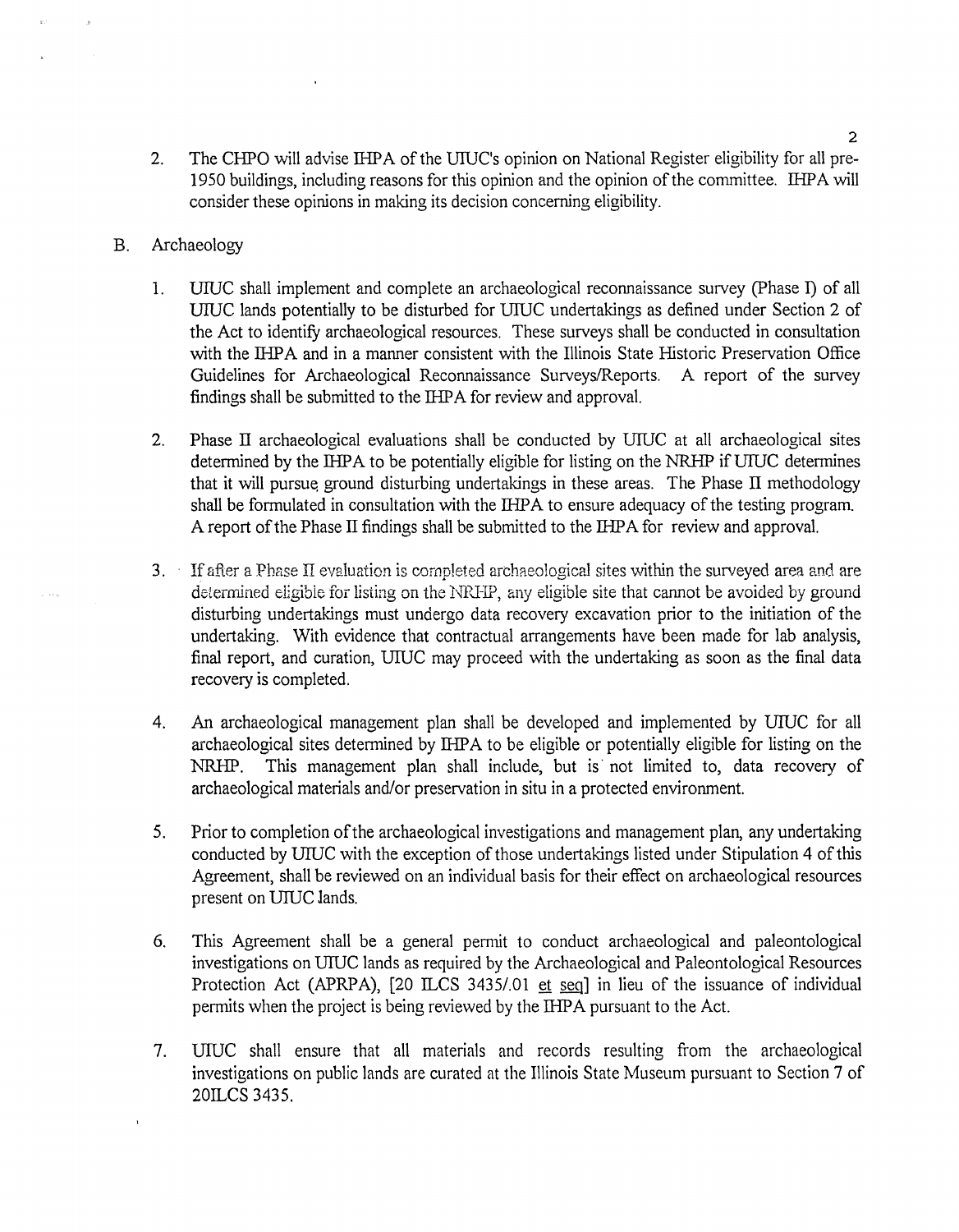- 8. If during any undertaking, archaeological resources are discovered, UIUC agrees that activities affecting the discovered archaeological resource shall be discontinued until consultation with the IHPA pursuant to the Act is completed. Notification to the IHPA shall be within 72 hours of discovery and shall be the responsibility of the UIUC CHPO.
- 3. Undertakings Requiring Review

These projects include the following types of undertakings. The UIUC will submit a description of the undertaking with maps, photographs and addresses, as applicable, to IHPA for review and comment pursuant to Paragraph 4(a) of the Act.

A. Rehabilitation

Projects affecting buildings, structures or sites on or eligible for the NRHP shall be undertaken in accordance with the recommended approaches of the Secretary of Interior's "Standards for Rehabilitation and Guidelines for Rehabilitating Historic Buildings" (Standards). These plans will be sent to IHPA for review and comment. IHPA shall have 30 days for review.

- B. Additions and New Construction
	- 1. Additions to buildings on or eligible for listing on the NRHP shall be designed to adhere to the Standards and the Preservation Brief#l4 (New Exterior Additions to Historic Buildings). The Preliminary Design and outline specifications for these additions will be submitted to IHPA for review. The IHPA will provide written comments within 30 working days.
	- 2. The CHPO will follow the procedures outlined in Rules for Review of State Agency Undertakings (17 Ill. Adm. Code 4180) if the IHPA does not concur with the project described.
	- 3. Any new construction will be reviewed by IHPA for its effect on historic properties.
- C. Demolition
	- 1. If the proposed work requires demolition of all or any part of any buildings, structures, or sites on or eligible for listing on the NRHP, the CHPO shall provide the IHPA location maps, description of property, reasons for demolition, photographs of principal elevations, and alternatives considered including reasons for their rejection.
	- 2. IHPA will provide written comments within 30 days.
	- 3. If IHPA agrees to demolition, the property will be documented in accordance with the Illinois Historic American Building Survey/Historic American Engineering Record (IL HABS/HAER) Standards and Guidelines accepted by IHPA prior to demolition.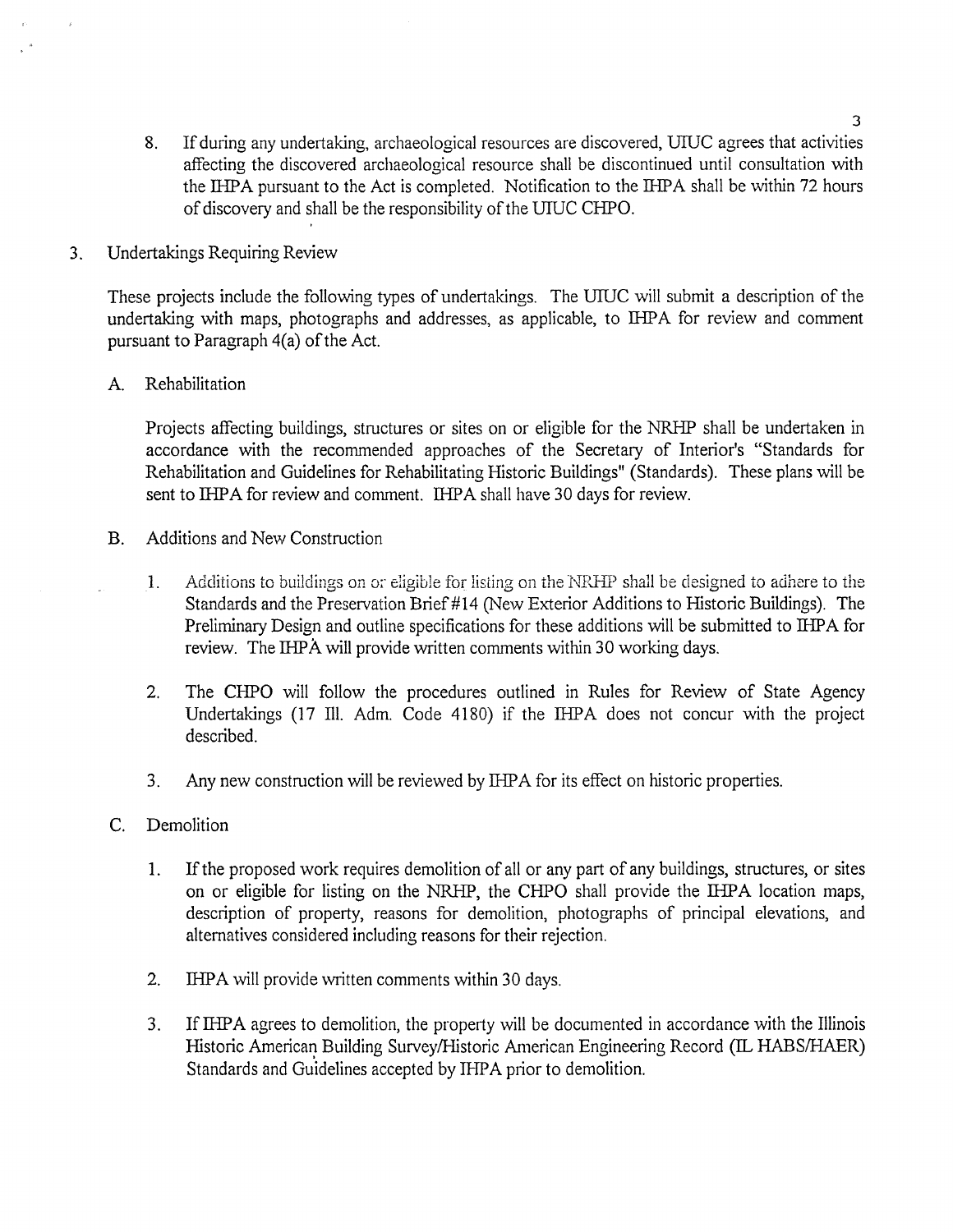- 4. If IHPA disagrees with the need for the proposed demolition, the rules found in 17 Ill. Adm. Code 4180 .400 shall be followed.
- D. Land and Building Acquisition

Any new land or buildings acquired by the UIUC shall be reviewed for potential eligibility for listing on the NRHP.

E. Agricultural Leases or University Agricultural Activities

All UIUC lands which' are under agricultural leases or are in agricultural use shall be reviewed by IHPA for the possible effect of these practices on historic resources should any exist on the property. If any agricultural practices undertaken by UIUC or its leasees would extend the depth of the plow zone or otherwise harm resources, archaeological surveys shall be conducted in accordance with Stipulation 2B prior to continuing with standard operations.

F. General Ground Disturbance

Any ground disturbing activities not excluded under Stipulation 4 of this agreement.

- 4. Undertakings Having No Effect
	- A The following actions will be considered to have no effect on historic properties and need not be submitted individually to IHPA for review:
		- 1. Utilities repair and alteration projects such as water, sewer, steam distribution, electrical, telecommunications, radio, televisions, and heating fuel projects within previously disturbed rightof-way.
		- 2. Heating, ventilation, air conditioning (HVAC) and communication network maintenance projects.
		- 3. Sidewalk, street, gutter, bikeway, vehicle parking repair and realignment within previously disturbed right-of-way.
		- 4. Minor repairs to roofs, windows, and chimneys will be made with materials to match the original. Replacement will only be made after it has been determined that repairs would not be economically or physically feasible.
		- 5. All landscape maintenance that will not hide or detract from the historical features of the area. Landscape maintenance shall complement the existing theme of the University.
		- 6. All maintenance painting and caulking as long as the colors chosen resemble the original or existing colors and it does not detract from the historical significance of the property.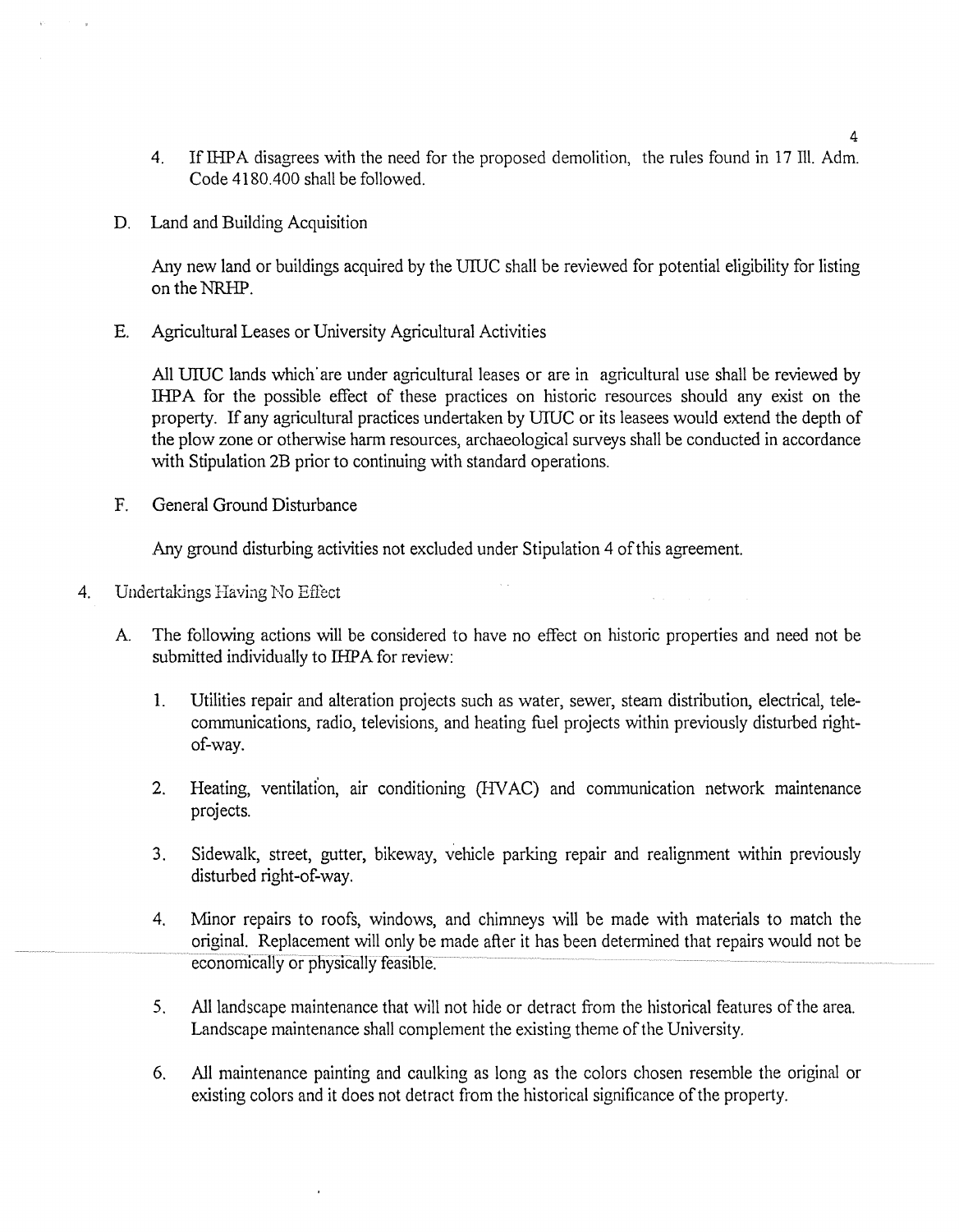- 7. The installation of interior or exterior storm windows will completely fill the existing opening (no filler panels are to be used); the method of operation and meeting rail of the storm unit will align with that of the existing window or, on the interior, a fixed piece of glazing with no intermediate members be installed; the colors of the storm units will match that of the existing adjacent members.
- 8. Replacement or modification of non-original lighting fixtures or systems that will not alter or detract from the historical significance of the surrounding features.
- 9. Repair and modification activities to buildings constructed after 1950.
- B. For these projects, the UIUC Operation & Maintenance Division will keep a record consisting of a work write up. This record shall be open for IHPA review during normal working hours.
- C. It is understood that the above actions "having no effect" shall not occur within 50' of any known human burial site or grave marker as defined pursuant to the Human Skeletal Remains Protection Act (20 ILCS 3440/0.01 et seq), or where an unevaluated archaeological site, NRHP listed archaeological site or potentially eligible NRHP archaeological site has been identified.
- 5. Monitoring and Oversight
	- A. This agreement shall remain in effect for state fiscal years 1997-1999. At that time, it shall be reviewed for possible modification and extension.
	- B. Periodically, IHPA shall perform on-site inspections of UIUC's undertakings and review undertaking files and localized record keeping to ensure all conditions of this agreement are being met.
	- C. Should any dispute arise between IHP A and UIUC regarding any actions proposed pursuant to this Memorandum of Agreement, IHPA and UIUC will consult to resolve the dispute. If either IHPA or UIUC determines that the dispute can not be resolved through consultation, the subject of the dispute shall be resolved in accordance with the procedures outlined in 17 Ill Administrative Code, Chapt. VI, Sections 4180.400, 4180.450 and 4180.500. UIUC's responsibility to carry out all actions under this agreement, that are not subject of the dispute, will remain unchanged.
	- D. Either party to this agreement may request that it be amended during its term of effect. To amend this agreement, IHPA and UIUC will consult on the proposed amendment, draft agreed upon language, insert the language into the proper section or create any new sections necessary and be signatories to the amended document.
	- E. This agreement may be revoked by either party at any time provided 90 day notice is given to the other party. In such instance, the regular procedures for compliance with the law shall apply.